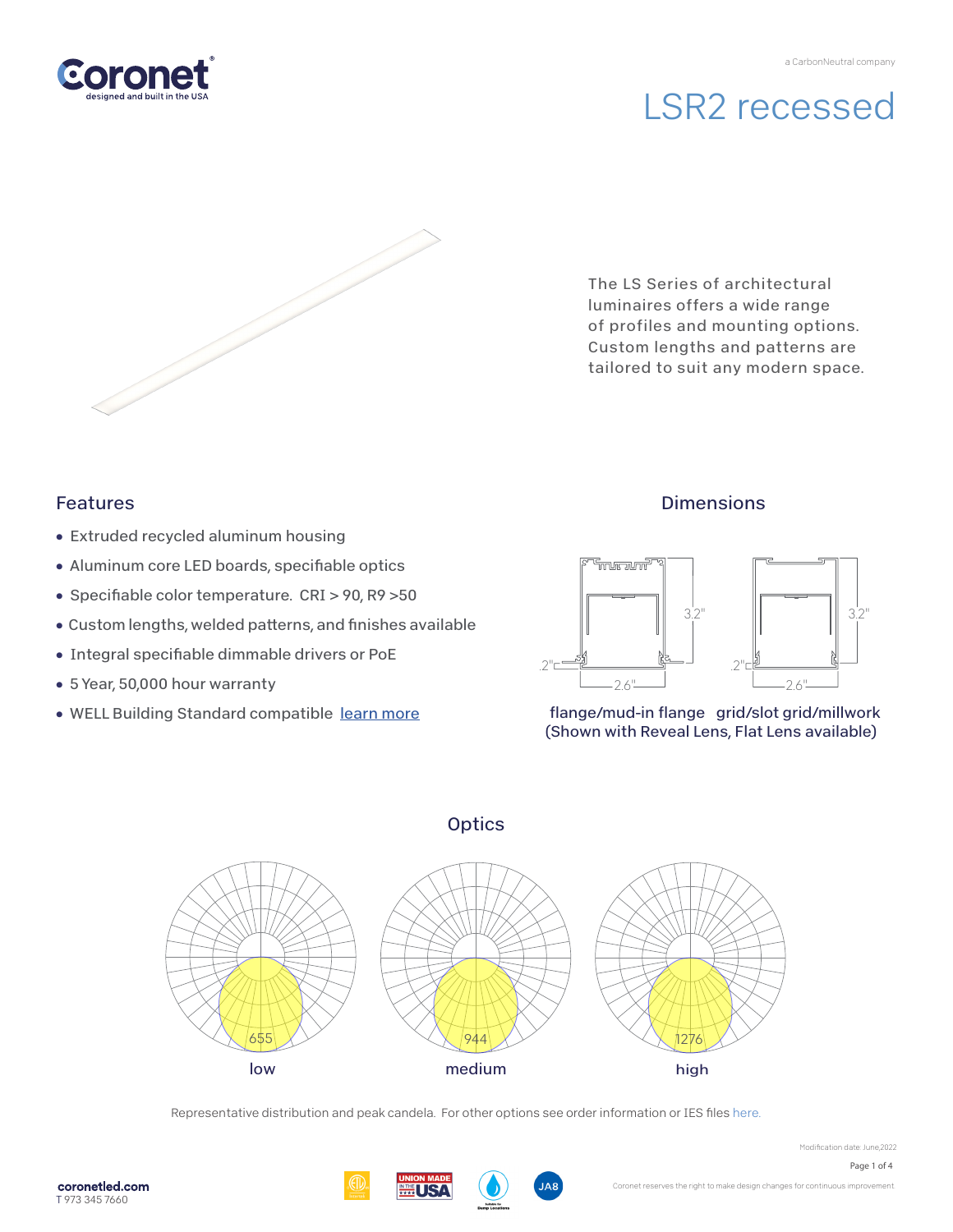

# LSR2 recessed

#### Ordering Information



#### **Performance**

| Output <sup>1</sup> |    | Watts/ft Lumens/ft |
|---------------------|----|--------------------|
| Low                 | 5  | 474                |
| Medium              |    | 683                |
| High                | 10 | 910                |

'Based on a typically configured 90 CRI, 3500K luminaire using one driver.

Custom outputs available. Please consult factory. For 4000K multiply by 1.05; for 3000K 0.96; for 2700K, 0.92.

#### Technical Information



click [here or](https://coronetled.com/warranty-technical-info/) scan QR code

Wiring diagrams, PoE and sensor details

Modification date: June,2022

Page 2 of 4







Coronet reserves the right to make design changes for continuous improvement.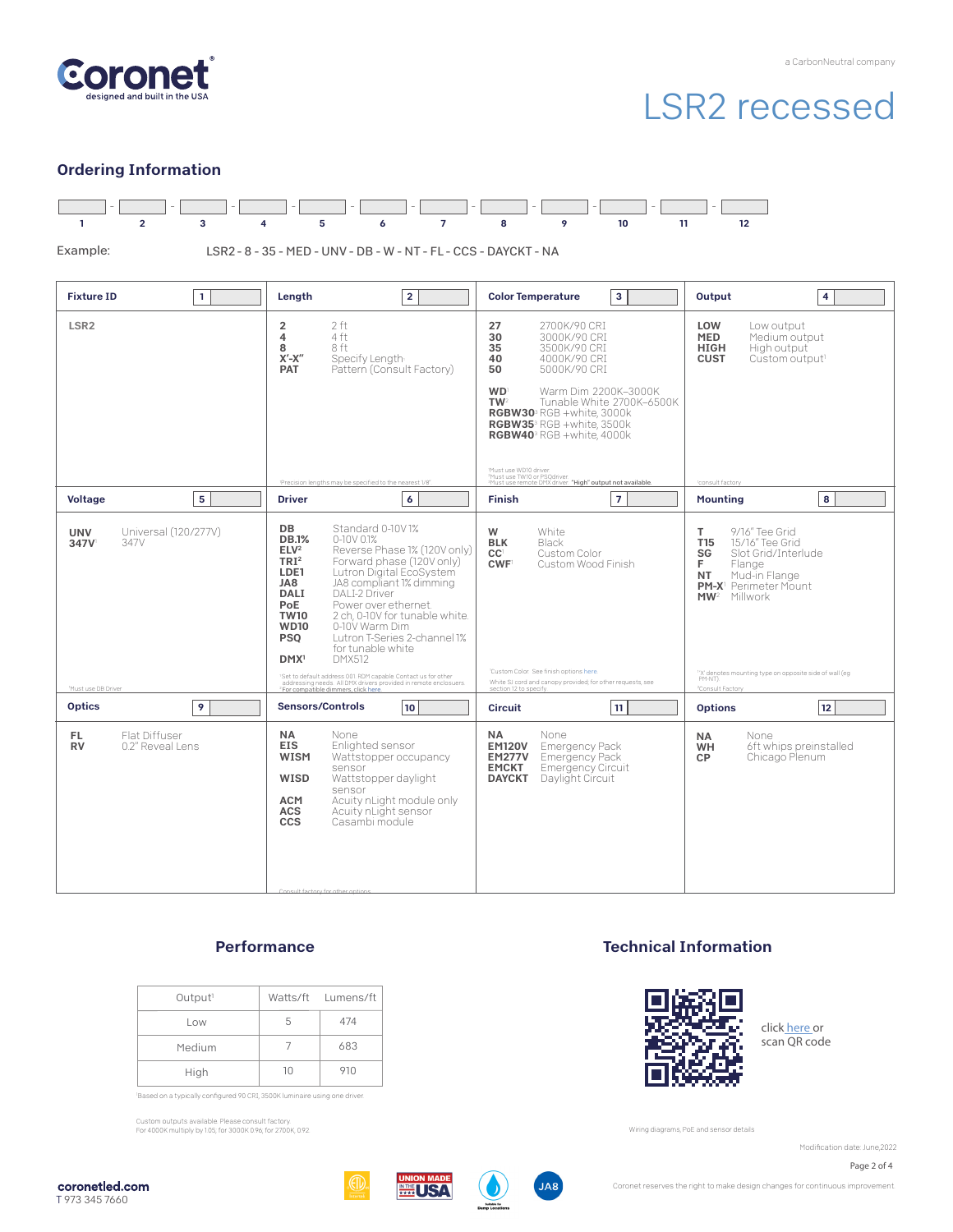

## LSR2 recessed

#### Drivers & Electrical

Integral drivers\* with 0-10V Dimming standard. Several other driver options available; see ordering information. \*DMX drivers are provided in remote enclosures.

#### Sensors & Controls

Sensors are installed on an aluminum plate adjacent to the luminaire lens1. Coronet remains agnostic in our approach to sensors and control systems; our fixtures are compatible with most systems offered.

1Not applicable to indirect only models. Consult factory.

#### Emergency Back-Up

For fixtures three-feet or longer, a 4W integral emergency driver may be wired to 4ft sections. 7W, 10W, and 12W drivers are also available (not all integral; consult factory). Emergency circuits for use with building generators are also available.

#### PoE (Power over Ethernet)

Compatible with virtually all PoE systems including Molex Coresync, Igor, Smartengine, Platformatics, and NuLED SPICEbox. Consult Factory for systems not listed, See [here fo](https://coronetled.com/warranty-technical-info/)r more info.

#### Finishes

All luminaires are finished in high quality polyester powder coating.

Our standard color is white. Any RAL color may be specified.

#### Weight

3 lbs per foot

#### **Patterns**

Featuring illuminated welded corners and angles. Consult factory for custom designs.



Extruded satin acrylic lenses provide excellent diffusion, high transmission, and no LED imaging.

#### Construction

Housings are extruded premium, recycled aluminum. Individual fixtures are available up to 12' long and may be specified as nominal or precision lengths. Precision lengths are supplied within 1/8" tolerance.

#### Joined Runs

Runs of any length may be specified and are comprised of multiple, factory-engineered, joined sections. Individually specified luminaires are not field joinable.



Representative joinery. For product specific details see installation guides or submittal drawings.